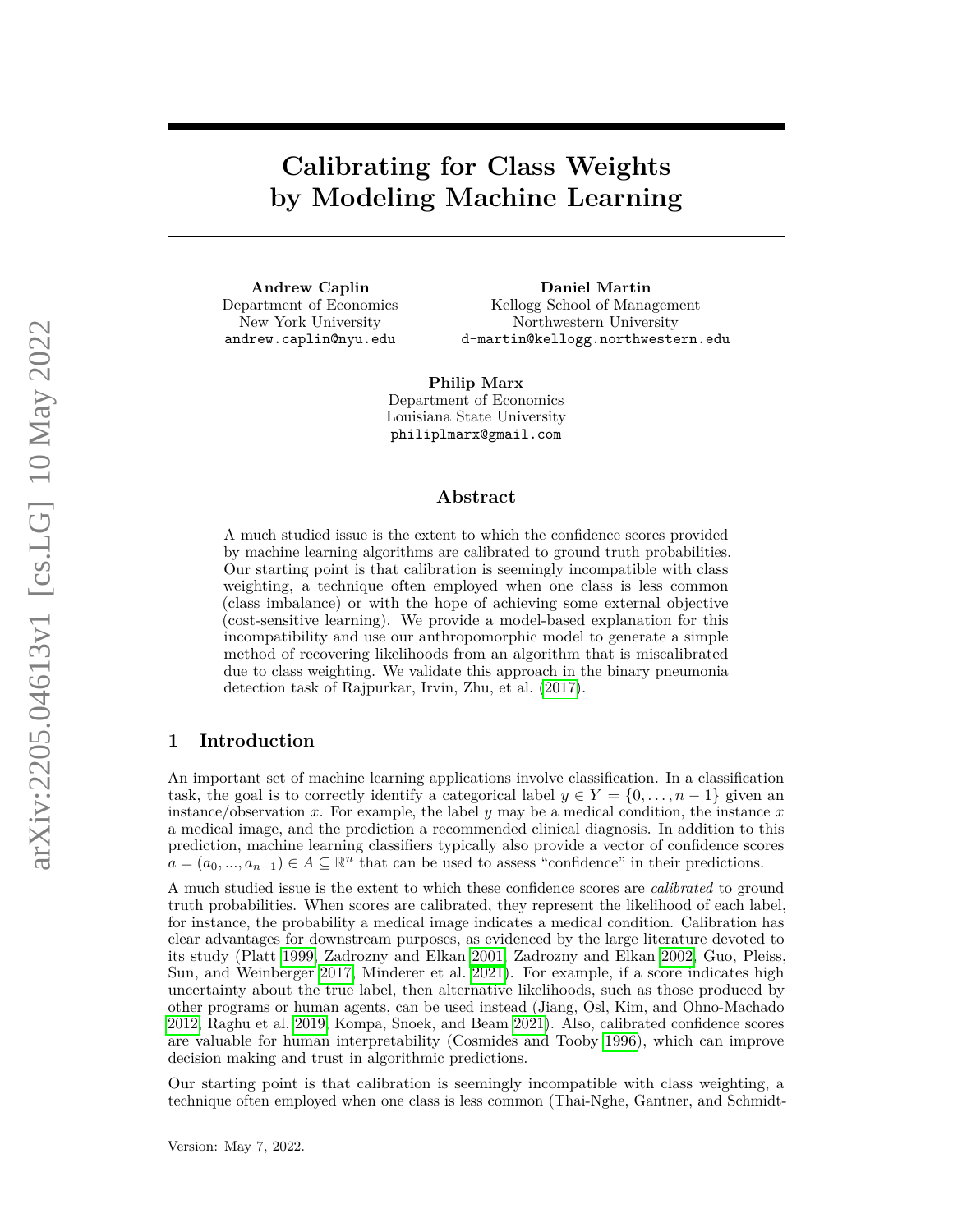<span id="page-1-0"></span>

Figure 1: Calibration curves for the pneumonia detection task of Rajpurkar, Irvin, Zhu, et al. [\(2017\)](#page-8-0) for ChestX-ray14 data (Wang et al. [2017\)](#page-8-9) with varying class weights.

Thieme [2010\)](#page-8-10) or with the hope of achieving some external objective (Zadrozny, Langford, and Abe [2003\)](#page-8-11). We provide a model-based explanation for this incompatibility and use our model to generate a simple method of recovering likelihoods from an algorithm that is miscalibrated due to class weighting. We validate this approach in the binary pneumonia detection task of Rajpurkar, Irvin, Zhu, et al. [\(2017\)](#page-8-0) and elaborate on the connections to related methods for addressing class imbalance in Section [4.](#page-6-0)

In the anthropomorphic model that underpins our approach, we conceive of an algorithm as a decision-maker that receives informative signals, forms posterior beliefs, and reports confidence scores that minimize its loss function given its beliefs. We offer a simple test of this model based on the notion of *loss-calibration*, which indicates how a loss function can incentivize miscalibration. If an algorithm passes this test, then a simple analytic correction can be used to generate *loss-corrected confidence scores* that are calibrated. If the algorithm does not pass this test, it is trivially improvable. Caplin, Martin, and Marx [\(2022\)](#page-7-1) expand on our model by assuming the algorithmic decision-maker optimally chooses what to learn (chooses what signal structure to use) based on resource constraints. They use this expanded model to produce an *Inverse Machine Learning* (IML) approach in which the algorithmic decision-maker's resource constraints are recovered. By positing both *what* the machine learns and *why*, this approach allows for further analytic tractability and counterfactual prediction.

## **2 Calibration and Class Weights**

Formally, confidence scores are calibrated if, for each potential label and observed score, the score equals the probability of the label when that score is provided:

<span id="page-1-1"></span>**Definition 1** (Calibration)**.** *Confidence scores are calibrated if:*

$$
a_y = P(y|a_y) \quad \text{for all } a_y \text{ such that } P(a_y) > 0. \tag{1}
$$

We use the binary pneumonia detection task of Rajpurkar, Irvin, Zhu, et al. [\(2017\)](#page-8-0) to illustrate the incompatibility of calibration with class weighting. A standard log loss function for binary classification would specify losses from the positive confidence score *a*<sup>1</sup> conditional on a positive label (outcome  $y = 1$ ) as  $-\log(a_1)$  and those on a negative label (outcome  $y = 0$ ) as  $-\log(1 - a_1)$ . Class weighting allows for differential losses for different types of error, producing losses of  $-\beta_1 y \log(a_1) - (1 - \beta_1)(1 - y) \log(1 - a_1)$  where  $\beta_1 \in (0, 1)$  denotes the relative weight on the positive class. For a rare yet important event such as pneumonia, one upweights the relative importance of false negatives: the inverse class weight used in Rajpurkar, Irvin, Zhu, et al. [\(2017\)](#page-8-0) was approximately 0.99.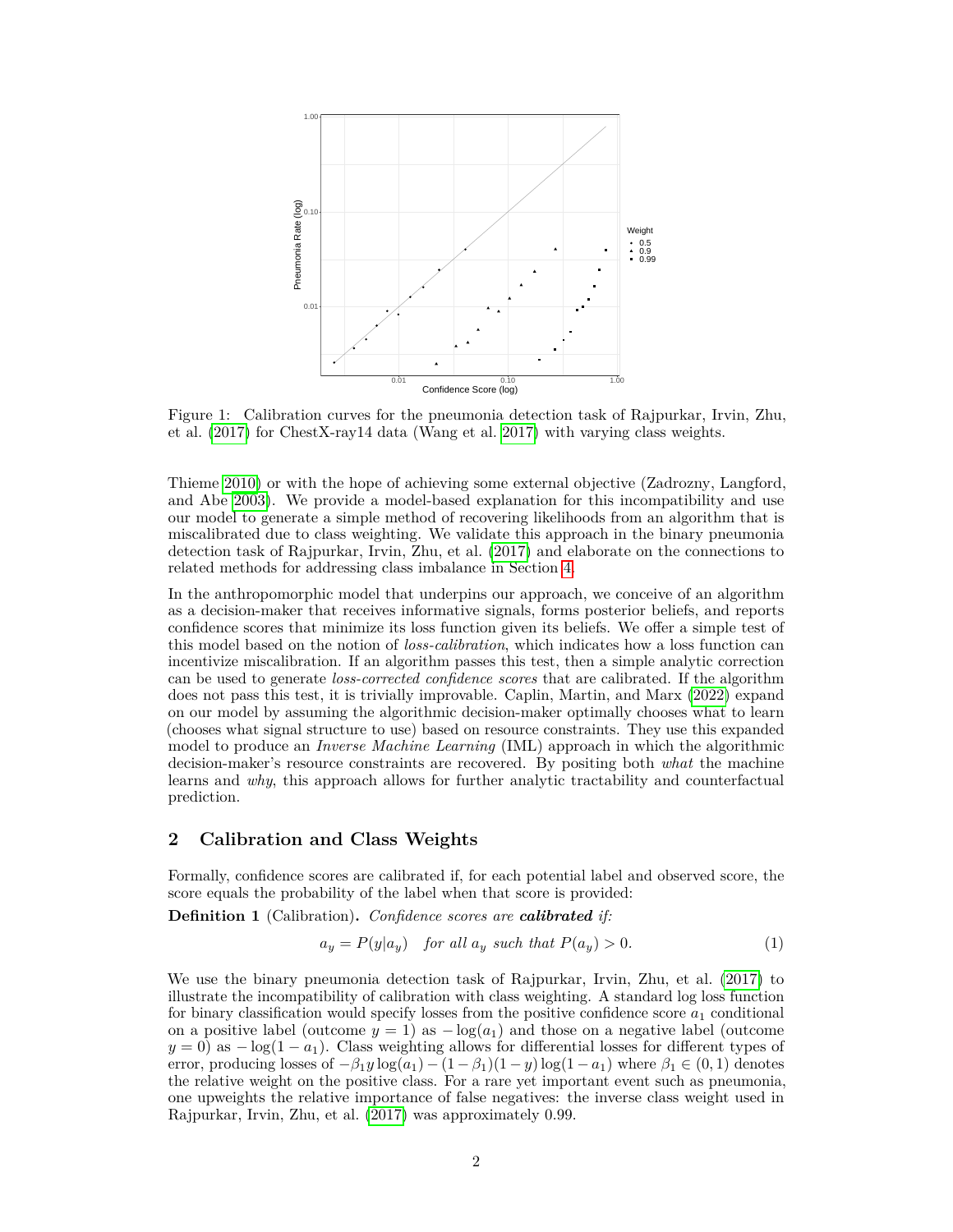<span id="page-2-2"></span>

Figure 2: Theoretical calibration curves for loss-calibrated algorithm with varying class weights.

In Figure [1](#page-1-0) we apply class weights  $\beta_1 = 0.5, 0.9, 0.99$  and plot decile-binned calibration curves (DeGroot and Fienberg [1983;](#page-7-2) Niculescu-Mizil and Caruana  $2005$ ).<sup>[1](#page-2-0)</sup> The horizontal axis represents the (logged) confidence score, and the vertical axis the corresponding (logged) pneumonia rate in the data. The axes are log-scaled to separate spacing between points and to ease visualization of the relationships, without altering the relationships themselves. Confidence scores are calibrated if the calibration curve coincides with the 45-degree line (the solid diagonal line). Clearly, this holds only when  $\beta_1 = 0.5$ , and as the asymmetry in class weights increases, the confidence scores become increasingly miscalibrated.

To understand this systematic failure of calibration it is helpful to think about the implications of successfully minimizing losses. If an algorithm successfully minimizes losses, it must not be possible to lower losses by taking all of the instances in which the confidence score *a* was provided and using alternative confidence score  $a'$  instead. It is this property that defines an algorithm as loss-calibrated.

To formalize this property, we denote  $L(a, y)$  as the losses for score *a* when the label is *y* and  $P<sup>L</sup>(a, y)$  as the joint probability of scores and labels when the loss function is  $L<sup>2</sup>$  $L<sup>2</sup>$  $L<sup>2</sup>$ .

<span id="page-2-4"></span>**Definition 2** (Loss-Calibration)**.** *Confidence scores are loss-calibrated to loss function L if a wholesale switching of scores does not reduce losses according to L:*

<span id="page-2-3"></span>
$$
a \in \underset{a' \in \mathbb{R}^n}{\operatorname{argmin}} \sum_{y \in Y} P^L(a, y) L(a', y). \tag{2}
$$

One value of introducing this construct is that if an algorithm is loss-calibrated there is a straightforward theoretical prediction for the miscalibration induced a particular loss function. By way of illustration, Figure [2](#page-2-2) shows this theoretical relationship between scores and pneumonia rates for relative positive class weights  $\beta_1 = 0.5, 0.9, 0.99$ . The precise form of this function is derived in a more general setting in Proposition [2](#page-5-0) in Section [3.](#page-3-0)

Figure [3](#page-3-1) superimposes Figure [1](#page-1-0) and Figure [2](#page-2-2) combining the actual and theoretical relationships between confidence scores and pneumonia rates. This figure strongly suggests that while the algorithm becomes increasingly miscalibrated with higher weights, it is always very close to being loss-calibrated.

Our model-based approach to the incompatibility of calibration and class weighting provides a simple model-based rectification. In typical cases, our proposed solution reduces to a

<span id="page-2-1"></span><span id="page-2-0"></span><sup>&</sup>lt;sup>1</sup>Further details of our implementation are collected in Appendix  $A.2$ ).

 ${}^{2}$ For simplicity, we assume throughout that this probability distribution is discrete. In practice, distributions are discrete because data sets are finite. Further, scores are typically binned.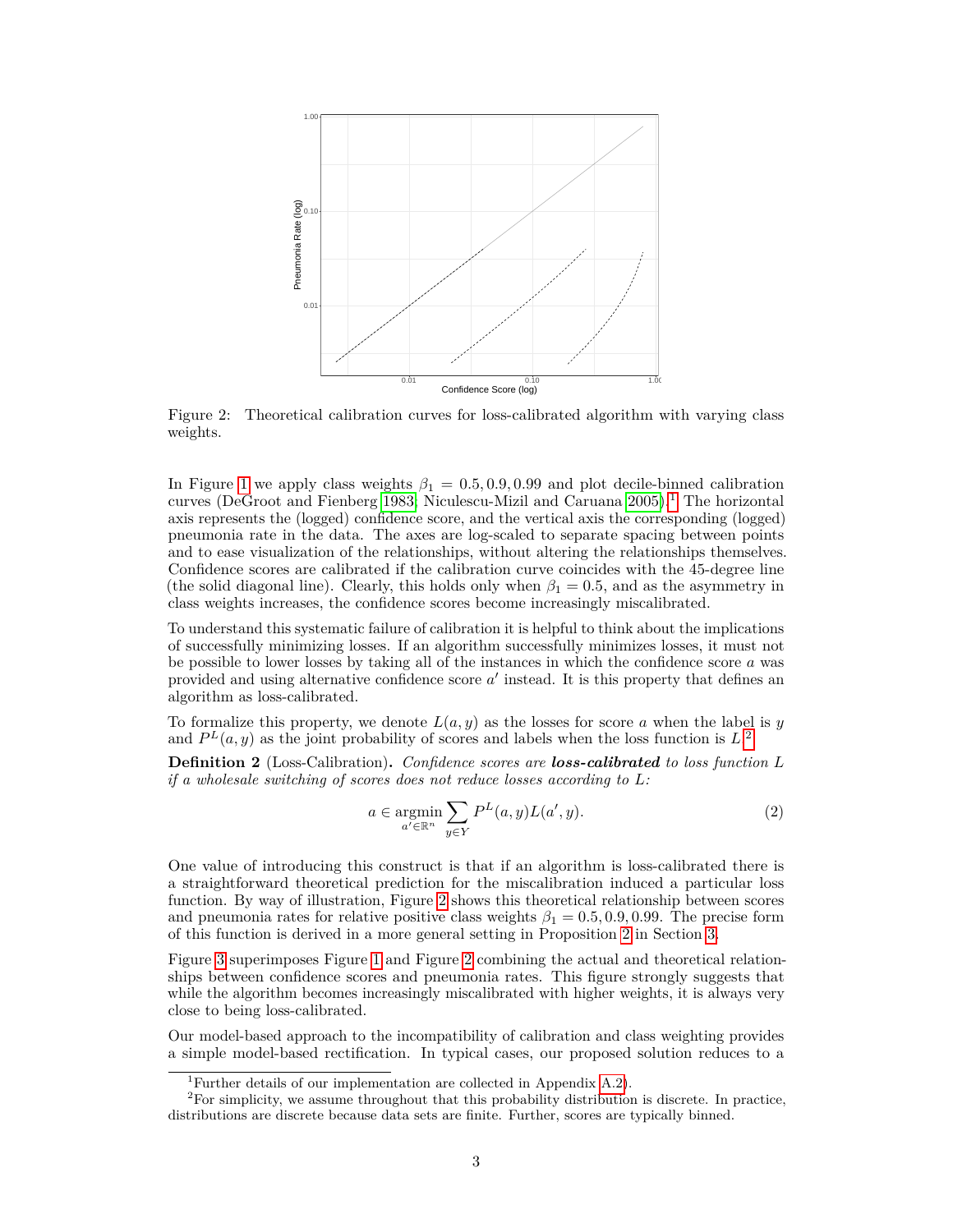<span id="page-3-1"></span>

<span id="page-3-2"></span>Figure 3: Relationship between confidence score and pneumonia rate for a loss-calibrated algorithm with varying class weights.



Figure 4: Loss-corrected confidence scores are calibrated. Each point plots the average loss-corrected confidence score (log) against the pneumonia rate (log) for a decile of confidence scores

simple analytic correction, the *loss-corrected confidence score*. In this case of weighted binary classification with weight  $\beta_1,$  the loss-corrected confidence score is:

<span id="page-3-3"></span>
$$
g^{\beta_1}(a_1) = \frac{(1 - \beta_1)a_1}{\beta_1 + (1 - 2\beta_1)a_1} \tag{3}
$$

Figure [4](#page-3-2) plots the loss-corrected confidence scores and indicates that this analytic correction successfully induces calibration. The general mapping is characterized formally in Section [3.](#page-3-0) We also confirm that Figure [3](#page-3-1) and Figure [4](#page-3-2) are intimately linked: confidence scores are loss-calibrated if and only if loss-corrected confidence scores are calibrated (Proposition [5\)](#page-6-1).

# <span id="page-3-0"></span>**3 Modeling Machine Learning**

An algorithm converts a set of inputs (training data, training procedure, loss function, etc.) into a scoring rule that is evaluated on a set of labeled observations. We abstract from the complexity of this system by introducing a formal model of an algorithm based on information-theoretic principles. Our approach treats an algorithm as if it follows the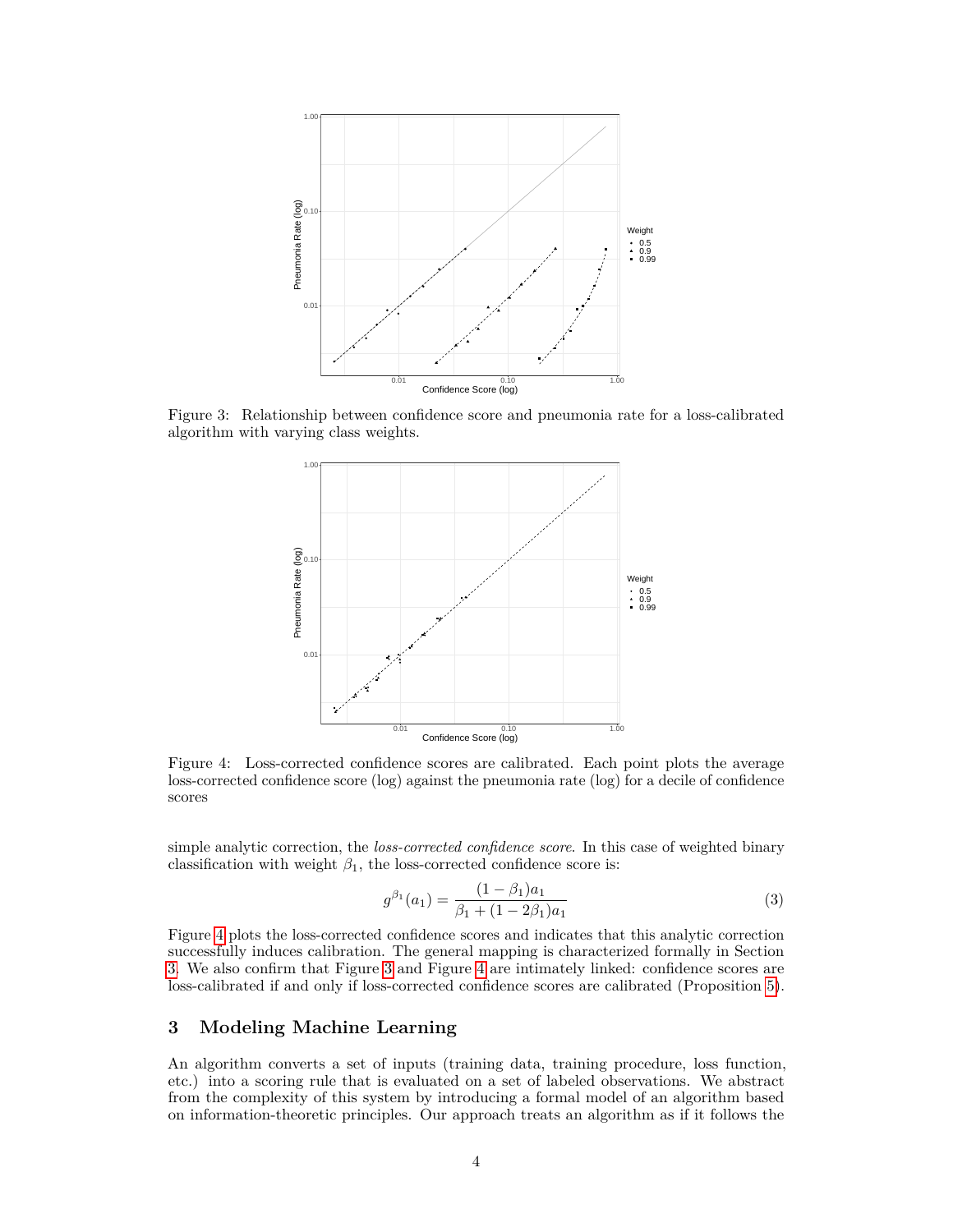Blackwell [\(1953\)](#page-7-3) model of experimentation, signal processing, and choice. Technically the algorithm is modeled as an optimizing agent that i) gets signals that provide information about labels, (ii) forms posterior beliefs about labels via Bayesian updating, and iii) converts these posteriors into reported scores. Each stage may be modulated by incentives, in particular those inherent in the scoring loss function *L*.

Technically, prior beliefs are specified by unconditional probabilities  $\pi(y)$  over labels  $y \in Y$ . Together with a finite set of possible signals *S* and the conditional probabilities of each signal with each label  $\pi(s|y)$  this defines a statistical experiment in the sense of Blackwell [\(1953\)](#page-7-3). Upon observing a signal *s*, the model posits that the algorithm forms posterior beliefs  $\gamma^s$ about label *y* using Bayes' rule:

$$
\gamma_y^s = \pi(y|s) = \frac{\pi(s|y)}{\pi(s)}\pi(y). \tag{4}
$$

In the final stage, posterior beliefs *γ* are translated into scores in accordance with a (possibly set-valued) loss-minimizing scoring function:

<span id="page-4-3"></span>
$$
c^{L}(\gamma) = \underset{a' \in A}{\operatorname{argmin}} \sum_{y} \gamma_{y} L(a', y), \qquad (5)
$$

which is well-defined for all posteriors  $\gamma$  over the set of labels *Y*.

#### **3.1 Loss Calibration**

We begin by providing a tight connection between loss-calibration and consistency with our theoretical model. This formalizes when a machine's behavior can be interpreted as if an algorithm performs a statistical experiment, observes signals, updates in a Bayesian manner, and then optimally scores the resulting posteriors. In turn, separating what an algorithm learned from how it scored that information forms the basis of our subsequent approach to recovering calibration.

<span id="page-4-2"></span>**Definition 3.** *For a given loss function L, P <sup>L</sup> has a signal-based representation (SBR) if there exists a finite signal set*  $\dot{S}$ *, a statistical experiment*  $\pi$ *, and a scoring function*  $\alpha : \dot{S} \to \dot{A}$ *such that:*

- *1. Prior beliefs are correct:*  $\pi(y) = P^L(y)$ .
- 2. Posterior beliefs satisfy Bayes' rule:  $\gamma_y^s = \pi(y|s)$ .
- <span id="page-4-1"></span>*3. Scores are loss-minimizing given posterior beliefs:*  $\alpha^s \in c^L(\gamma^s)$ *.*
- 4. *Scores are generated by the model:*  $P^{L}(a, y) = \sum_{s:\alpha^{s}=a} \pi(s, y)$ .

If *P <sup>L</sup>* has an SBR, then it is *as if* the algorithm optimizes scores given the Bayesian posterior beliefs induced by its statistical experiment. The following result formalizes the equivalence between loss calibration and the existence of such an interpretation.[3](#page-4-0) For this result, we only need apply one minor condition to *P <sup>L</sup>*, which is that the distribution of states is not identical for any two scores:  $P^{L}(a, y) \neq P^{L}(a', y)$  for some  $y \in Y$  if  $a \neq a'$ . Proofs of all formal results are collected in Appendix [A.1.](#page-9-0)

<span id="page-4-4"></span>**Proposition 1.** *Confidence scores are loss-calibrated if and only if P <sup>L</sup> has an SBR.*

If confidence scores are loss-calibrated, then a simple SBR is the one corresponding to the observed scores:  $S = A$ ,  $\pi(a, y) = P^L(a, y)$ , and  $\alpha^a = a$ . As noted previously, if scores are not loss-calibrated, it is always possible to strictly reduce losses through a wholesale relabeling procedure of some realized score violating [\(2\)](#page-2-3), so that no signal-based representation exists because condition [3](#page-4-1) of Definition [3](#page-4-2) is violated.

<span id="page-4-0"></span><sup>3</sup>Formally, the model and result form a special case of Caplin and Martin [\(2015\)](#page-7-4) in which the utility (in our case loss) function is known.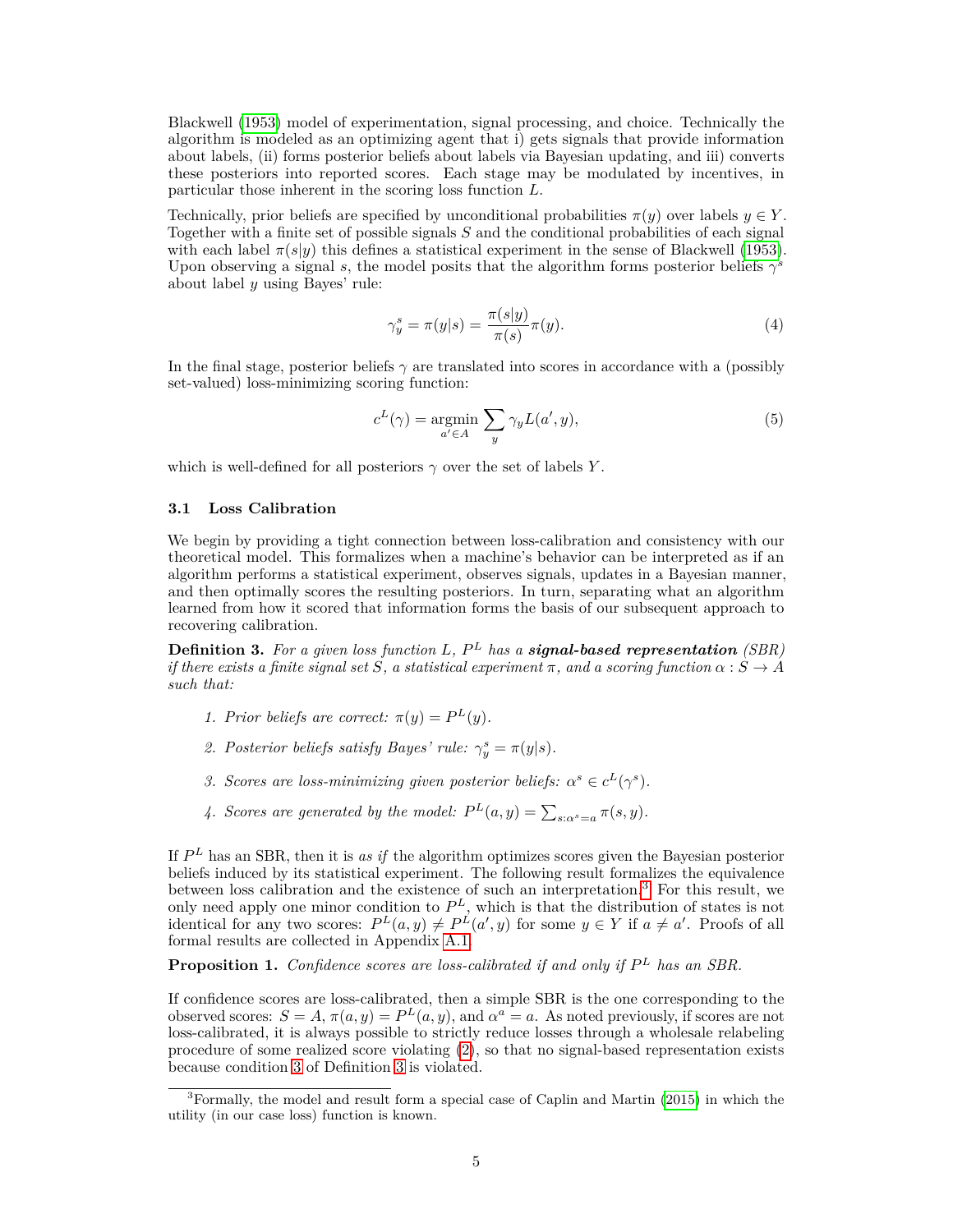#### **3.2 Incentivizing Miscalibration**

To characterize incentive effects on confidence scores we study the optimal posterior scoring choice rule [\(5\)](#page-4-3) as we add class weights to a baseline binary loss function *L* that is differentiable and *strictly proper*. Such a loss function induces a uniquely optimal action, which is to truthfully score any posterior. By *truthful* we mean that  $c^L(\gamma) = \gamma$ . We begin with the setting of binary classification and adopt the characterization introduced in machine learning by Buja, Stuetzle, and Shen [\(2005\)](#page-7-5) and with origins in psychometrics (Shuford, Albert, and Edward Massengill [1966\)](#page-8-13). Being strictly proper corresponds to the loss function being incentive-compatible for belief elicitation (see Schotter and Trevino [2014](#page-8-14) for a review).

**Definition 4.** *A loss function*  $L(a_1, y)$  *defined on*  $(0, 1) \times \{0, 1\}$  *is differentiable and strictly proper if it satisfies differentiability in*  $a_1$  *for each*  $y \in \{0,1\}$  *with derivatives satisfying:*

<span id="page-5-3"></span>
$$
\frac{\partial L(a_1, 1)}{\partial a_1} = w(a_1)(a_1 - 1), \quad \frac{\partial L(a_1, 0)}{\partial a_1} = w(a_1)a_1 \tag{6}
$$

*for some positive weight function*  $w(a_1) > 0$  *on*  $(0,1)$ *, and with*  $\int_{\varepsilon}^{1-\varepsilon} w(a_1)da_1 < \infty$  *for all*  $\epsilon > 0$ .

This class includes standard loss functions such as squared error and cross-entropy. Proper weighting functions are of interest because they incentivize unbiased scoring for symmetrically weighted outcomes. Thus, restricting to proper loss functions, calibration (Definition [1\)](#page-1-1) and loss calibration (Definition [2\)](#page-2-4) are equivalent.

An algorithm that has a signal-based representation would generate calibrated scores if its posterior beliefs were correct on average and truthfully scored  $c^L(\gamma) = \gamma$ . However, the situation for a general loss function is quite different, given that the incentives in mapping posteriors to confidence scores vary with the loss function.

For loss functions that are not strictly proper, the machine may be incentivized to predict something other than its posterior beliefs. Consider weighted loss functions that are defined by beginning with a differentiable and strictly proper binary loss function *L* and reweighting the positive class  $\beta_1 \in [0, 1]$ :

<span id="page-5-1"></span>
$$
L^{\beta_1}(a_1, y) = \beta_1 y L(a_1, y) + (1 - \beta_1)(1 - y) L(a_1, y). \tag{7}
$$

The following proposition (established in Appendix [A.1\)](#page-9-0) provides the optimal scoring rule for this weighted loss function. For simplicity of notation and since the function *L* is fixed throughout, we suppress it from the superscript on the choice function, so that  $c^{\beta_1}(\gamma_1) \equiv c^{L^{\beta_1}}(\gamma_1).$ 

<span id="page-5-0"></span>**Proposition 2** (Optimal Posterior Scores, Binary Class)**.** *Suppose L is a differentiable and strictly proper binary loss function. For all*  $\gamma_1, \beta_1 \in (0,1)$ *, the optimal scoring rule for weighted loss*  $L^{\beta_1}$  *defined by* [\(7\)](#page-5-1) *is:* 

<span id="page-5-2"></span>
$$
c^{\beta_1}(\gamma_1) = \frac{\beta_1 \gamma_1}{1 - \beta_1 - \gamma_1 + 2\beta_1 \gamma_1}.
$$
 (8)

The optimal scoring rule [\(8\)](#page-5-2) is single-valued, symmetric in its arguments  $(\beta_1, \gamma_1)$ , and strictly increasing in  $\gamma_1$  for every  $\beta_1 \in (0,1)$ . It clarifies how the incentives provided to the algorithm are modulated by  $\beta_1$ . When  $\beta_1 > 0.5$ , there is an incentive to overscore  $c^{\beta_1}(\gamma_1) > \gamma_1$ , whereas when  $\beta_1$  < 0.5 there is an incentive to underscore  $c^{\beta_1}(\gamma_1) > \gamma_1$  all interior posteriors  $\gamma_1 \in (0,1)$ . The impact of  $\beta_1$  on optimal scores can be quite strong, especially since class weights are frequently used in settings where class imbalance is large.For example, at posterior belief  $\gamma_1 = 0.5$ , the optimal prediction for a given  $\beta_1$  is  $c^{\beta_1}(0.5) = \beta_1$ . In the case of our pneumonia application where less than 2% of labels are positive, inverse probability weighting would yield  $\beta_1 > 0.98$ .

Proposition [2](#page-5-0) suggests a novel graph that we call the *loss calibration curve*, which overlays the calibration curve with the theoretical map between posterior probabilities  $\gamma^1$  and optimal posterior scores, in this case  $c^{\beta_1}(\gamma_1)$ . If an algorithm is loss-calibrated, the calibration curve should match the theoretical map between probabilities and optimal predictions. This is illustrated by Figure [3.](#page-3-1)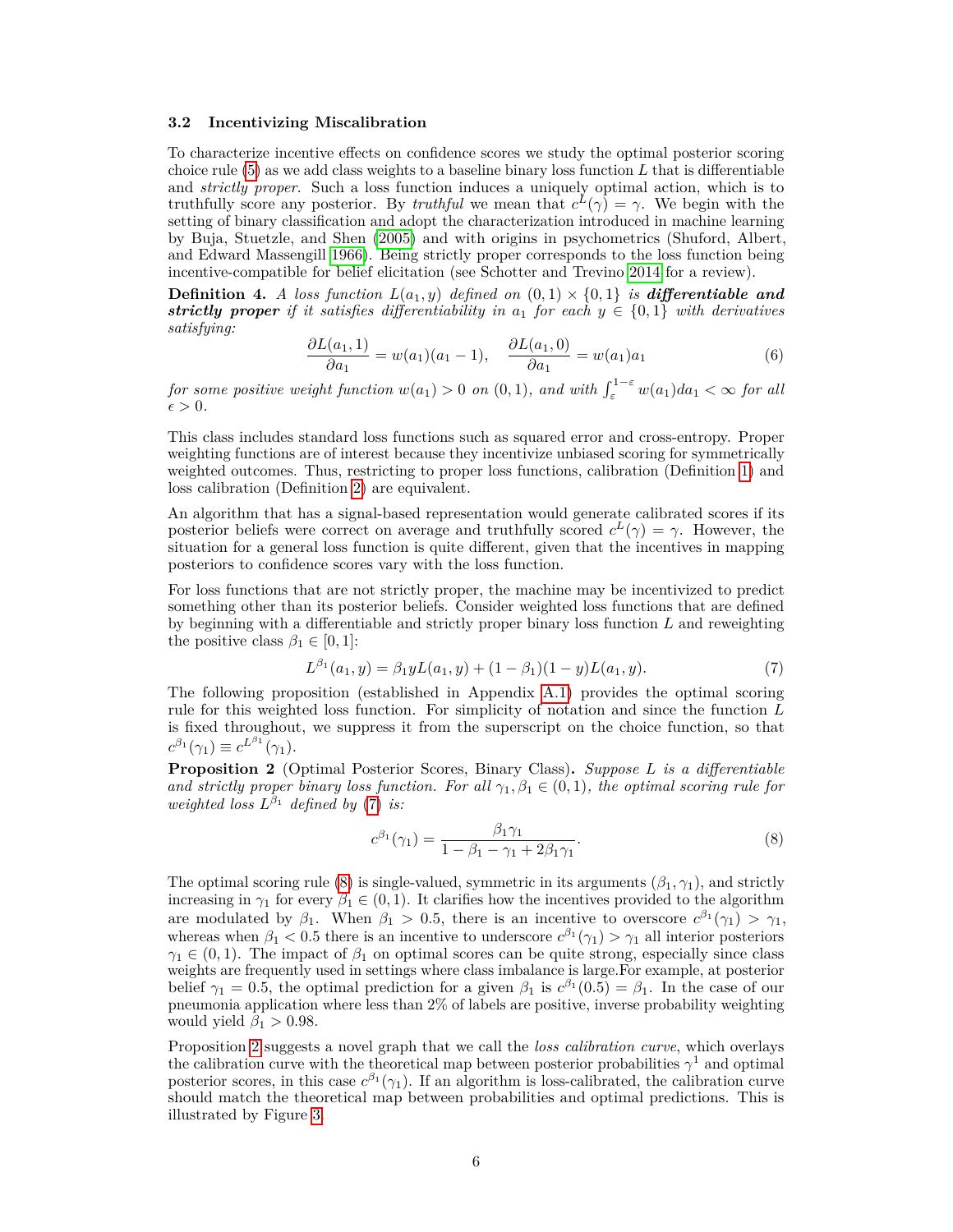We now generalize the intuition to the case of *n* labels by using the fact that many richer classification problems can be expressed as an aggregate of simpler binary problems. Consider weighted loss functions that are defined by beginning with a differentiable and strictly proper binary loss function *L* and weighting according to a matrix  $\beta \in \mathbb{R}^{n \times n}$ :

<span id="page-6-2"></span>
$$
L^{\beta}(a, y) = \sum_{y' \in Y} \beta_{y, y'} L(a_{y'}, I\{y = y'\}).
$$
\n(9)

In this case we have the following corollary, which follows from observing that the necessary and sufficient condition for an optimal score in each dimension  $y$  is expressible as in [\(7\)](#page-5-1) for an average weight and a class indicator function.

<span id="page-6-4"></span>**Proposition 3** (Optimal Posterior Scores, Multi-Class)**.** *Suppose L is a smooth and strictly proper binary loss function. For all posteriors γ and positive weight matrices β, the optimal scoring rule for*  $L^{\beta}$  *defined by* [\(9\)](#page-6-2) *is:* 

$$
c_y^{\beta}(\gamma) = \frac{\gamma_y \beta_{y,y}}{\sum_{y' \in Y} \gamma_{y'} \beta_{y',y}}.
$$
\n(10)

The intuition of incentivizing miscalibration is the same as previously in Proposition [2,](#page-5-0) except that it now depends on relative weights across multiple classes.

#### **3.3 Recovering Calibration**

To recover calibration, we propose inverting the optimal posterior scoring function.

<span id="page-6-3"></span>**Proposition 4** (Loss-Corrected Confidence Score for an Invertible Scoring Rule)**.** *Suppose*  $c^L(\gamma)$  *is single-valued and invertible and confidence scores are loss-calibrated. For any a such that*  $P(a) > 0$ *, the posterior distribution over labels is recovered by inverting the choice rule:* 

<span id="page-6-5"></span>
$$
P(\cdot|a) = (c^L)^{-1}(a). \tag{11}
$$

We call the inverted score  $(c^L)^{-1}(a)$  the loss-corrected confidence score. The following simple result clarifies the relationship between calibration, loss calibration, and loss-corrected confidence scores.

<span id="page-6-1"></span>**Proposition 5.** *Suppose*  $c^L(\gamma)$  *is single-valued and invertible. Then confidence scores are loss-calibrated if and only if loss-corrected confidence scores are calibrated.*

An advantage of our loss-correction calibrating method is that it is analytical and based on the loss function set by the researcher. For example, in the case of binary weighted loss [\(7\)](#page-5-1), this yields the correction introduced in [\(3\)](#page-3-3).

**Corollary 1** (Loss-Corrected Confidence Score for Binary Weighted Loss)**.** *Suppose L is a smooth and strictly proper binary loss function. For all*  $a_1, \beta_1 \in [0,1]$ *, the loss-corrected confidence score for*  $L^{\beta_1}$  *defined by* [\(7\)](#page-5-1) *is:* 

$$
(c^{\beta_1})^{-1}(a_1) = \frac{(1 - \beta_1)a_1}{\beta_1 + (1 - 2\beta_1)a_1}.
$$
\n(12)

The loss-corrected confidence scores for our application are plotted in Figure [4.](#page-3-2) The visual evidence is suggestive of calibration, which is consistent with the loss calibration suggested by Figure [3](#page-3-1) and the connections between calibration, loss calibration, and loss-corrected confidence scores highlighted in Proposition [5.](#page-6-1)

## <span id="page-6-0"></span>**4 Value of Approach and Relation to the Literature**

We conclude with a summary of our loss-based approach and its relation to the literature. There are at least three reasons why our anthropomorphic model of algorithmic predictions is useful. First, it specifies an optimal scoring rule for any implicit posterior beliefs. Evaluated at the posterior outcome probabilities we observe, this optimal scoring rule underlies the test of algorithmic optimality in loss calibration [\(2\)](#page-2-3). More generally, inverting this optimal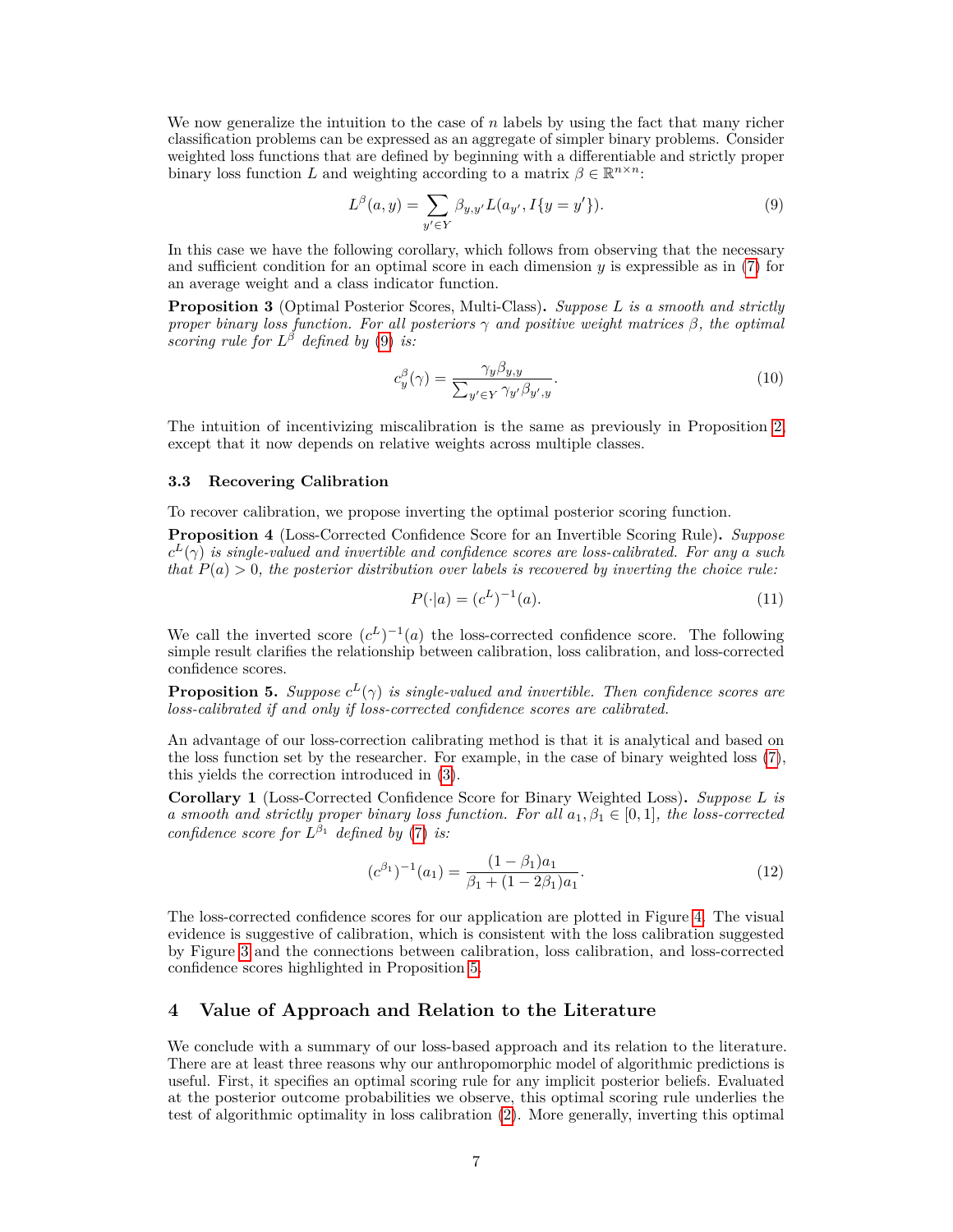scoring rule allows us to recover the algorithm's implicit posteriors from reported scores. In the case of binary classification with proper loss functions, this inversion is precisely our transformation for loss-corrected confidence scores [\(3\)](#page-3-3).

Second, our loss-based model helps organize approaches to the class imbalance problem because it connects existing methods and can apply equally well to the scoring and prediction stages of classification. As observed in Breiman, Friedman, Olshen, and Stone [\(1984\)](#page-7-6), there is a close formal relationship between reweighting, resampling, and thresholding. In related work, Pozzolo, Caelen, Johnson, and Bontempi [\(2015\)](#page-8-15) propose an analytical miscalibration correction for randomly undersampled data by framing the problem in terms of sample selection. Adapted to our notation, their correction formula is:

$$
h^{\delta}(a_1) = \frac{\delta a_1}{1 + (\delta - 1)a_1} \tag{13}
$$

where  $\delta = P(t = 1|y = 0)$  is the probability of randomly selecting  $t = 1$  a negative instance in the undersampled data when all minority class instances are sampled,  $P(t = 1|y = 1) = 1$ . Our loss-based approach provides an intuitive logic for extending analytical recalibration approaches to multiclass problems (Proposition [4\)](#page-6-3). An alternative to resampling (or similarly reweighting) is varying the classification threshold(s) in the subsequent prediction stage (Elkan [2001\)](#page-7-7). Our loss-based model provides a unified conceptual approach in that loss calibration (Definition [2\)](#page-2-4) and the optimal choice rule [\(5\)](#page-4-3) can be equally well applied to categorical predictions  $(A = Y)$  as it can to continuous confidence scores.

Of course, the sufficiency of varying thresholds also raises the question of why reweighting or resampling of the training data is necessary at all (Elkan [2001\)](#page-7-7). This leads naturally to a question raised also by Provost [\(2000\)](#page-8-16): can reweighting or resampling at the training stage systematically affect *what* the machine learns, rather than just *how* the machine reports its information? To the best of our knowledge, this remains an open question that may well depend on the specifics of the algorithmic training procedure. For example, Elkan [\(2001\)](#page-7-7) predicts and finds little effect of resampling on standard Bayesian and decision tree learning models, yet it also seems possible that systematic deviations could arise with increasingly complex and hyperparametrized learning procedures. Caplin, Martin, and Marx [2022](#page-7-1) find and interpret evidence of such systematic deviations for a deep neural network model with early stopping, which suggests that reweighting impacts *what* the machine learns. As the third and final contribution, our model can be generalized to also make predictions about what the machine learns, which helps to explain these systematic deviations.

# **References**

- <span id="page-7-3"></span>Blackwell, David (1953). "Equivalent comparisons of experiments". In: *Annals of Mathematical Statistics*, pp. 265–272.
- <span id="page-7-6"></span>Breiman, Leo, Jerome H Friedman, Richard A Olshen, and Charles J Stone (1984). *Classification and Regression Trees*. Wadsworth, Belmont, CA, USA.
- <span id="page-7-5"></span>Buja, Andreas, Werner Stuetzle, and Yi Shen (2005). "Loss functions for binary class probability estimation and classification: Structure and applications". In: *Working draft, November* 3, p. 13.
- <span id="page-7-4"></span>Caplin, Andrew and Daniel Martin (2015). "A testable theory of imperfect perception". In: *The Economic Journal* 125.582, pp. 184–202.
- <span id="page-7-1"></span>Caplin, Andrew, Daniel Martin, and Philip Marx (2022). *Modeling Machine Learning*. Tech. rep. working paper.
- <span id="page-7-0"></span>Cosmides, Leda and John Tooby (1996). "Are humans good intuitive statisticians after all? rethinking some conclusions from the literature on judgment under uncertainty". In: *Cognition* 58.1, pp. 1–73.
- <span id="page-7-2"></span>DeGroot, Morris H and Stephen E Fienberg (1983). "The comparison and evaluation of forecasters". In: *Journal of the Royal Statistical Society: Series D (The Statistician)* 32.1-2, pp. 12–22.
- <span id="page-7-8"></span>Deng, Jia et al. (2009). "Imagenet: a large-scale hierarchial image database". In: *Computer Vision and Pattern Recognition (CVPR)*, pp. 248–255.
- <span id="page-7-7"></span>Elkan, Charles (2001). "The foundations of cost-sensitive learning". In: *International Joint Conference on Artificial Intelligence (IJCAI)*, pp. 973–978.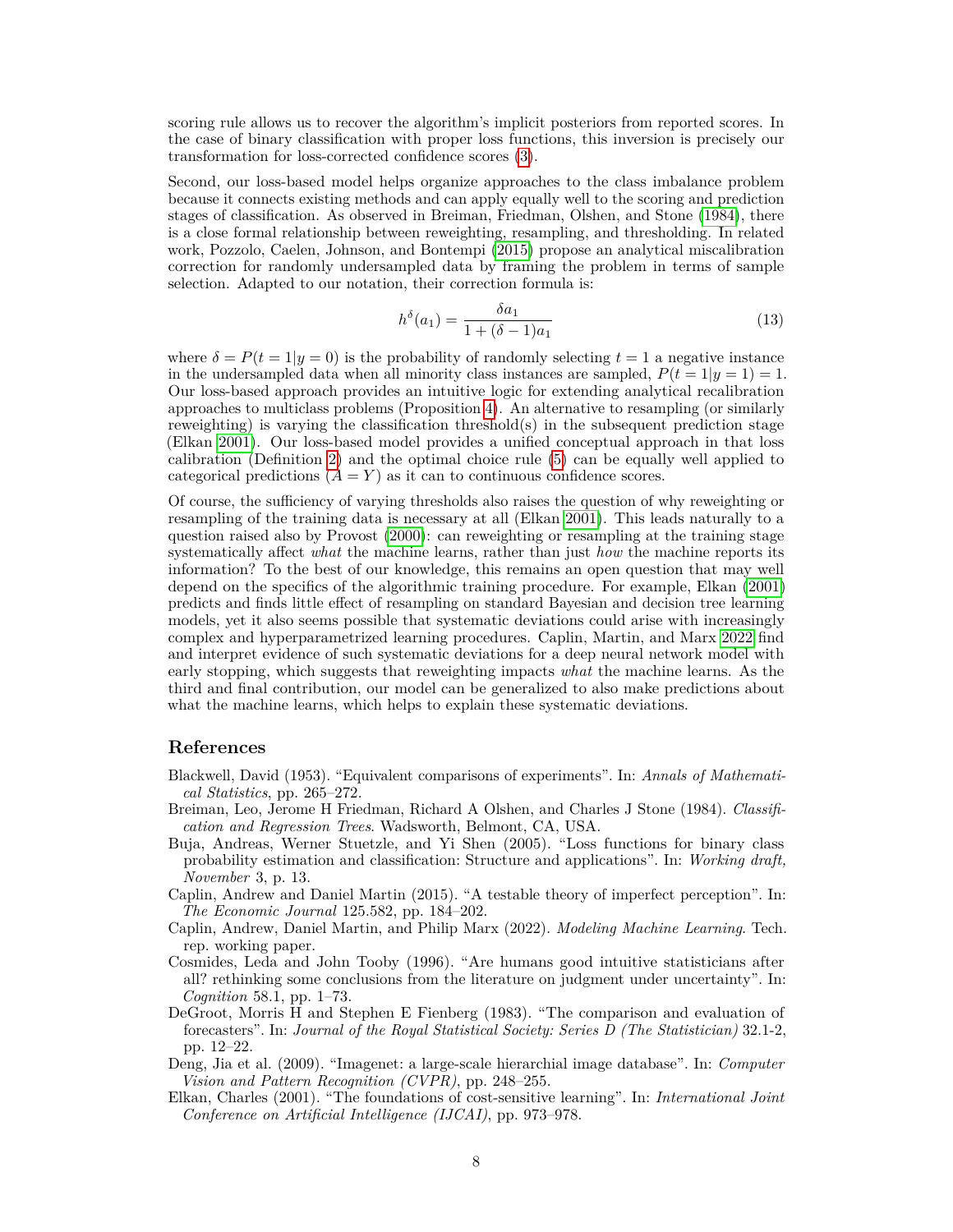- <span id="page-8-4"></span>Guo, Chuan, Geoff Pleiss, Yu Sun, and Kilian Q. Weinberger (2017). "On calibration of modern neural networks". In: *International Conference on Machine Learning*. PMLR, pp. 1321–1330.
- <span id="page-8-18"></span>Huang, Gao, Zhuang Liu, Kilian Q. Weinberger, and Laurens van der Maaten (2016). "Densely connected convolutional networks". In: *arXiv preprint arXiv:1608.06993*.
- <span id="page-8-20"></span>Ioffe, Sergey and Christian Szegedy (2015). "Batch normalization: accelerating deep network training by reducing internal covariate shift". In: *International Conference on Machine Learning (ICML)*, pp. 448–456.
- <span id="page-8-6"></span>Jiang, Xiaoqian, Melanie Osl, Jihoon Kim, and Lucila Ohno-Machado (2012). "Calibrating predictive model estimates to support personalized medicine". In: *Journal of the American Medical Informatics Association* 19.2, pp. 263–274.
- <span id="page-8-19"></span>Kingma, Diederik and Jimmy Ba (2014). "Adam: a method for stochastic optimization". In: *arXiv preprint arXiv:1412.6980*.
- <span id="page-8-8"></span>Kompa, Benjamin, Jasper Snoek, and Andrew L Beam (2021). "Second opinion needed: communicating uncertainty in medical machine learning". In: *NPJ Digital Medicine* 4.1, pp. 1–6.
- <span id="page-8-5"></span>Minderer, Matthias et al. (2021). "Revisiting the calibration of modern neural networks". In: *Neural Information Processing Systems (NeurIPS)*.
- <span id="page-8-12"></span>Niculescu-Mizil, Alexandru and Rich Caruana (2005). "Predicting good probabilities with supervised learning". In: *Proceedings of the 22nd international conference on Machine learning*, pp. 625–632.
- <span id="page-8-1"></span>Platt, John (1999). "Probabilistic outputs for support vector machines and comparisons to regularized likelihood methods". In: *Advances in large margin classifiers* 10.3, pp. 61–74.
- <span id="page-8-15"></span>Pozzolo, Andrea Dal, Olivier Caelen, Reid A Johnson, and Gianluca Bontempi (2015). "Calibrating Probability with Undersampling for Unbalanced Classification". In: *IEEE Symposium Series on Computational Intelligence*, pp. 159–166.
- <span id="page-8-16"></span>Provost, Foster (2000). "Machine learning from imbalanced datasets 101". In: *Proceedings of the AAAI 2000 Workshop on Imbalanced Datasets*. Vol. 68, pp. 1–3.
- <span id="page-8-7"></span>Raghu, Maithra et al. (2019). "The algorithmic automation problem: Prediction, triage, and human effort". In: *arXiv preprint arXiv:1903.12220*.
- <span id="page-8-17"></span>Rajpurkar, Pranav, Jeremy Irvin, Robyn L. Ball, et al. (Nov. 2018). "Deep learning for chest radiograph diagnosis: A retrospective comparison of the CheXNeXt algorithm to practicing radiologists". In: *PLOS Medicine* 15, pp. 1–17.
- <span id="page-8-0"></span>Rajpurkar, Pranav, Jeremy Irvin, Kaylie Zhu, et al. (2017). "CheXNet: radiologist-level pneumonia detection on chest x-rays with deep learning". In: *arXiv preprint arXiv:1711.05225*.
- <span id="page-8-14"></span>Schotter, Andrew and Isabel Trevino (2014). "Belief elicitation in the laboratory". In: *Annu. Rev. Econ.* 6.1, pp. 103–128.
- <span id="page-8-13"></span>Shuford, Emir H, Arthur Albert, and H Edward Massengill (1966). "Admissible probability measurement procedures". In: *Psychometrika* 31.2, pp. 125–145.
- <span id="page-8-10"></span>Thai-Nghe, Nguyen, Zeno Gantner, and Lars Schmidt-Thieme (2010). "Cost-sensitive learning methods for imbalanced data". In: *The 2010 International joint conference on neural networks (IJCNN)*. IEEE, pp. 1–8.
- <span id="page-8-9"></span>Wang, Xiaosong et al. (2017). In: *Proceedings of the IEEE conference on computer vision and pattern recognition*, pp. 2097–2106.
- <span id="page-8-2"></span>Zadrozny, Bianca and Charles Elkan (2001). "Obtaining calibrated probability estimates from decision trees and naive bayesian classifiers". In: *International Conference on Machine Learning (ICML)*, pp. 609–616.
- <span id="page-8-3"></span>– (2002). "Transforming classifier scores into accurate multiclass probability estimates". In: *Knowledge Discovery and Data Mining (KDD)*, pp. 694–699.
- <span id="page-8-11"></span>Zadrozny, Bianca, John Langford, and Naoki Abe (2003). "Cost-sensitive learning by costproportionate example weighting". In: *Third IEEE international conference on data mining*. IEEE, pp. 435–442.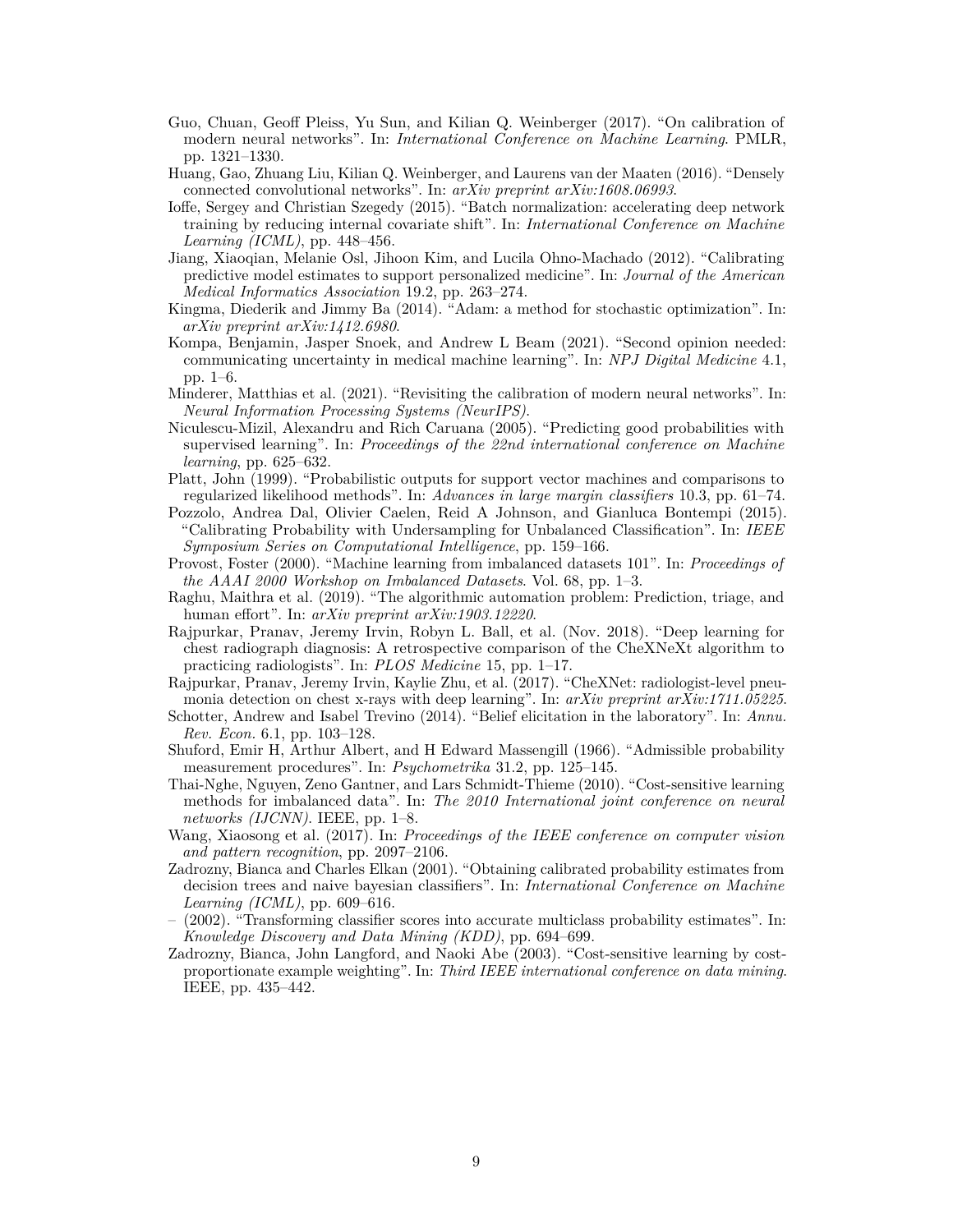# **A Appendix for "Calibrating for Class Weights by Modeling Machine Learning"**

#### <span id="page-9-0"></span>**A.1 Proofs**

The following observation will be useful for subsequent results. It is immediate upon observing that the optimal solution is unchanged upon dividing the minimand by a constant  $P<sup>L</sup>(a) > 0$ and invoking the law of conditional probability,  $P^{L}(y|a) = P^{L}(a, y)/P^{L}(a)$ .

<span id="page-9-1"></span>**Lemma 1.**  $P^{L}(a, y)$  *is loss-calibrated:* 

$$
a \in \operatorname*{argmin}_{a' \in A} \sum_{y \in Y} P^L(a, y) L(a', y) \quad \text{for all } a
$$

*if and only if:*

$$
a\in \underset{a'\in A}{\text{argmin}}\sum_{y\in Y}P^L(y|a)L(a',y) \quad \text{for all observed $a:P^L(a)>0$.}
$$

In what follows, we recall and prove the formal propositions presented in the text.

**Proposition 1.** *P <sup>L</sup> is loss-calibrated if and only if it has an SBR.*

*Proof of Proposition [1.](#page-4-4)* (Only if:) Suppose  $P^L$  is loss-calibrated. As observed in the text, it suffices to show that  $S = A$ ,  $\pi(a, y) = P^L(a, y)$ , and  $\alpha^a = a$  form an SBR representation. Conditions 1 and 4 of Definition [3](#page-4-2) are immediate. Condition 2 simply requires that posterior beliefs  $\gamma_y^a$  satisfy Bayes' rule, so that the remaining condition 3 is satisfied if:

$$
\alpha^a \in c^L(P^L(y|a)).
$$

By loss calibration and Lemma [1,](#page-9-1)

$$
a\in \mathop{\rm argmin}_{a'\in\mathbb{R}^n} \sum_{y} P^L(y|a) L(a',y)
$$

Invoking  $\alpha^a = a$  and the definition of the optimal scoring rule  $c^L$ , this yields the desired conclusion.

(If:) We show the contrapositive. Suppose  $P<sup>L</sup>$  is not loss-calibrated and fix a score *a* that is observed  $P^{L}(a) > 0$  and for which loss calibration is violated. By Lemma [1,](#page-9-1)

$$
a \notin \mathop{\rm argmin}_{a' \in \mathbb{R}^n} \sum_{y} P^L(y|a) L(a', y)
$$

Then for any statistical experiment  $\pi$  satisfying conditions 1,2, and 4, it must be that for all signal realizations *s* such that  $\alpha^s = a$ , we have  $\alpha^s \notin c^L(\gamma^s)$ . Thus, there does not exist an SBR representation.  $\Box$ 

**Proposition 2** (Optimal Posterior Scores, Binary Class)**.** *Suppose L is a differentiable and strictly proper binary loss function. For all*  $\gamma_1, \beta_1 \in (0,1)$ *, the optimal scoring rule for weighted loss*  $L^{\beta_1}$  *defined by* [\(7\)](#page-5-1) *is:* 

$$
c^{\beta_1}(\gamma_1) = \frac{\beta_1 \gamma_1}{1 - \beta_1 - \gamma_1 + 2\beta_1 \gamma_1}
$$

*Proof of Proposition [2.](#page-5-0)* By definition [\(5\)](#page-4-3), the choice rule  $c^{\beta_1}(\gamma_1)$  satisfies:

$$
c^{\beta_1}(\gamma_1) \in \operatorname*{argmin}_{a_1 \in \mathbb{R}} \gamma_1 \beta_1 L(a_1, 1) + (1 - \gamma_1)(1 - \beta_1)L(a_1, 0)
$$

Since  $L(\cdot, y)$  is differentiable for each  $y \in \{0, 1\}$ , a necessary condition for any interior minimizer  $a_1^* \in c^{\beta_1}(\gamma_1)$  is:

$$
\gamma_1 \beta_1 \frac{\partial L(a_1^*, 1)}{\partial a_1} + (1 - \gamma_1)(1 - \beta_1) \frac{\partial L(a_1^*, 0)}{\partial a_1} = 0
$$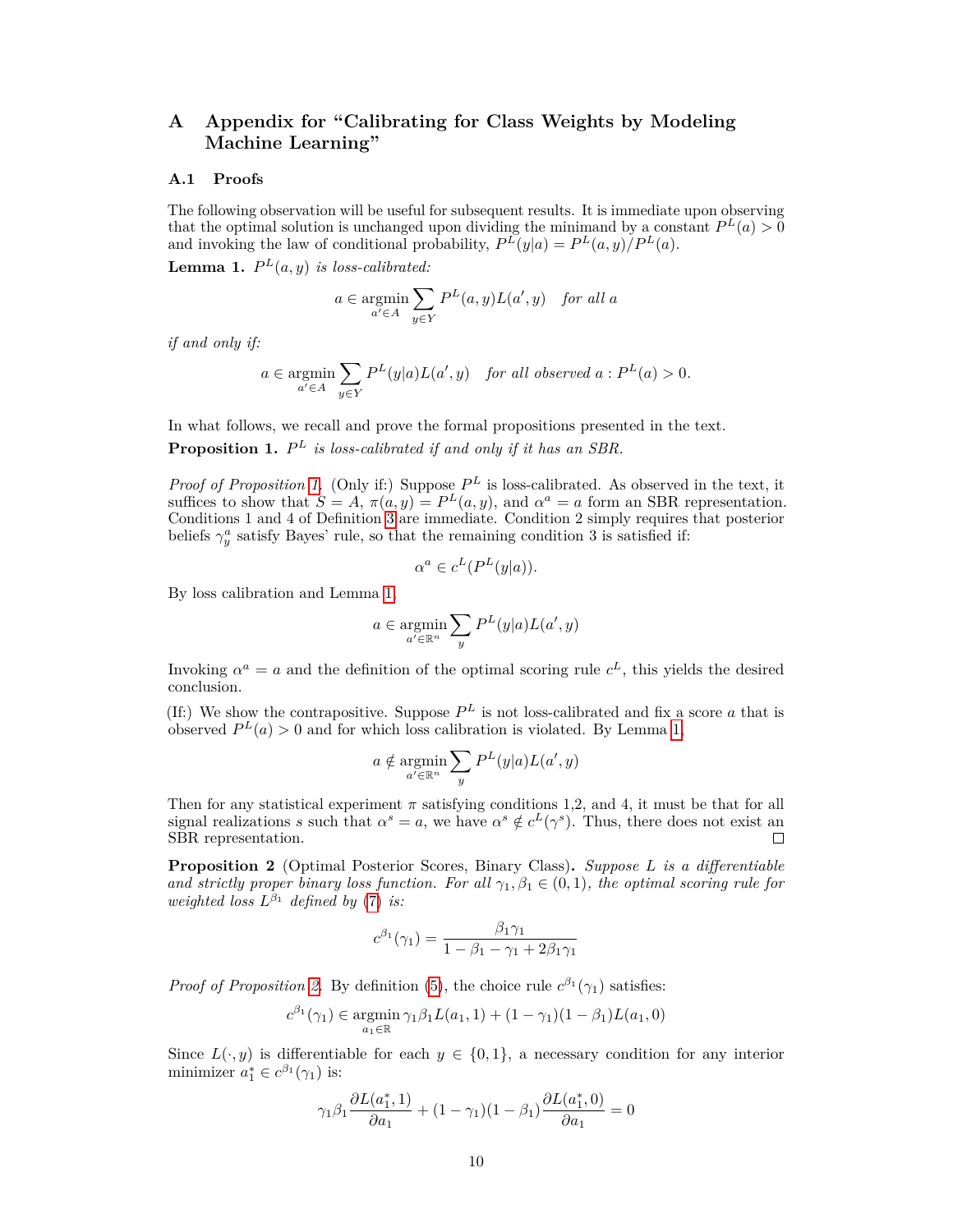Invoking the strictly proper characterization [\(6\)](#page-5-3) and collecting terms,

$$
w(a_1^*)[(1 - \beta_1 - \gamma_1 + 2\beta_1\gamma_1)a_1^* - \beta_1\gamma_1] = 0
$$

Since  $w(a_1^*) > 0$ , this condition is also sufficient and implies:

$$
a_1^* = \frac{\beta_1 \gamma_1}{1 - \beta_1 - \gamma_1 + 2\beta_1 \gamma_1}
$$

which yields the desired choice rule. Finally, note that the desired choice rule satisfies  $c^{\beta_1}(\gamma_1) \in (0,1)$  for all  $\beta_1, \gamma_1 \in (0,1)$ . П

**Proposition 3** (Optimal Posterior Scores, Multi-Class)**.** *Suppose L is a smooth and strictly proper binary loss function. For all posteriors γ and positive weight matrices β, the optimal scoring rule for*  $L^{\beta}$  *defined by* [\(9\)](#page-6-2) *is:* 

$$
c_y^{\beta}(\gamma) = \frac{\gamma_y \beta_{y,y}}{\sum_{y' \in Y} \gamma_{y'} \beta_{y',y}}
$$

*Proof of Proposition* [3.](#page-6-4) By definition [\(5\)](#page-4-3), the choice rule  $c^{\beta}(\gamma)$  satisfies:

$$
c^{\beta}(\gamma) \in \underset{a \in (0,1)^n}{\text{argmin}} \sum_{y' \in Y} \gamma_y L^{\beta}(a, y')
$$

or, upon substituting the definition of  $L^{\beta}(a, y')$  from [\(9\)](#page-6-2) (with the roles of *y* and *y'* reversed),

$$
c^{\beta}(\gamma) \in \underset{a \in (0,1)^n}{\operatorname{argmin}} \sum_{y, y' \in Y} \gamma_{y'} \beta_{y',y} L(a_y, I\{y' = y\})
$$

A necessary condition for a loss-minimizing confidence score  $a_y^*$  for outcome  $y$  is:

$$
\gamma_y\beta_{y,y}\frac{\partial L(a^*_y,1)}{\partial a_y}+(\sum_{y'\neq y}\gamma_{y'}\beta_{y',y})\frac{\partial L(a^*_y,0)}{\partial a_y}=0
$$

Invoking the strictly proper characterization [\(6\)](#page-5-3) and collecting terms,

$$
w(a^*_y)[\gamma_y\beta_{y,y}(a^*_y-1)+(\sum_{y'\neq y}\gamma_{y'}\beta_{y',y})a^*_y]=0
$$

As in the proof of the binary case (Proposition [2\)](#page-5-0), since  $w(a_1^*) > 0$ , this condition is also sufficient and implies:

$$
a_y^* = \frac{\gamma_y \beta_{y,y}}{\sum_{y' \in Y} \gamma_{y'} \beta_{y',y}}
$$

which yields the desired choice rule. Since  $\beta, \gamma \geq 0$ , it is evident that this choice rule indeed satisfies  $c_y^{\beta}(\gamma) \in (0, 1)$  for all labels *y*.  $\Box$ 

**Proposition 4** (Loss-Corrected Confidence Score for an Invertible Scoring Rule)**.** *Suppose*  $c^L(\gamma)$  *is single-valued and invertible and confidence scores are loss-calibrated. For any a such that*  $P(a) > 0$ *, the posterior distribution over labels is recovered by inverting the choice rule:* 

$$
P(\cdot|a) = (c^L)^{-1}(a)
$$

*Proof of Proposition [4.](#page-6-3)* Because  $c^L(\gamma)$  is single-valued and confidence scores are losscalibrated and by Lemma [1,](#page-9-1)

$$
a = \operatornamewithlimits{argmin}_{a' \in A} \sum_{y \in Y} P^L(y|a) L(a', y)
$$

which by definition  $(5)$  implies:

$$
a = c^L(P(\cdot|a))
$$

where  $P(\cdot|a)$  is the posterior distribution over labels given a. Finally, inverting the optimal posterior scoring rule  $c^L(\cdot)$  yields the desired result:

$$
(c^L)^{-1}(a) = P(\cdot|a).
$$

 $\Box$